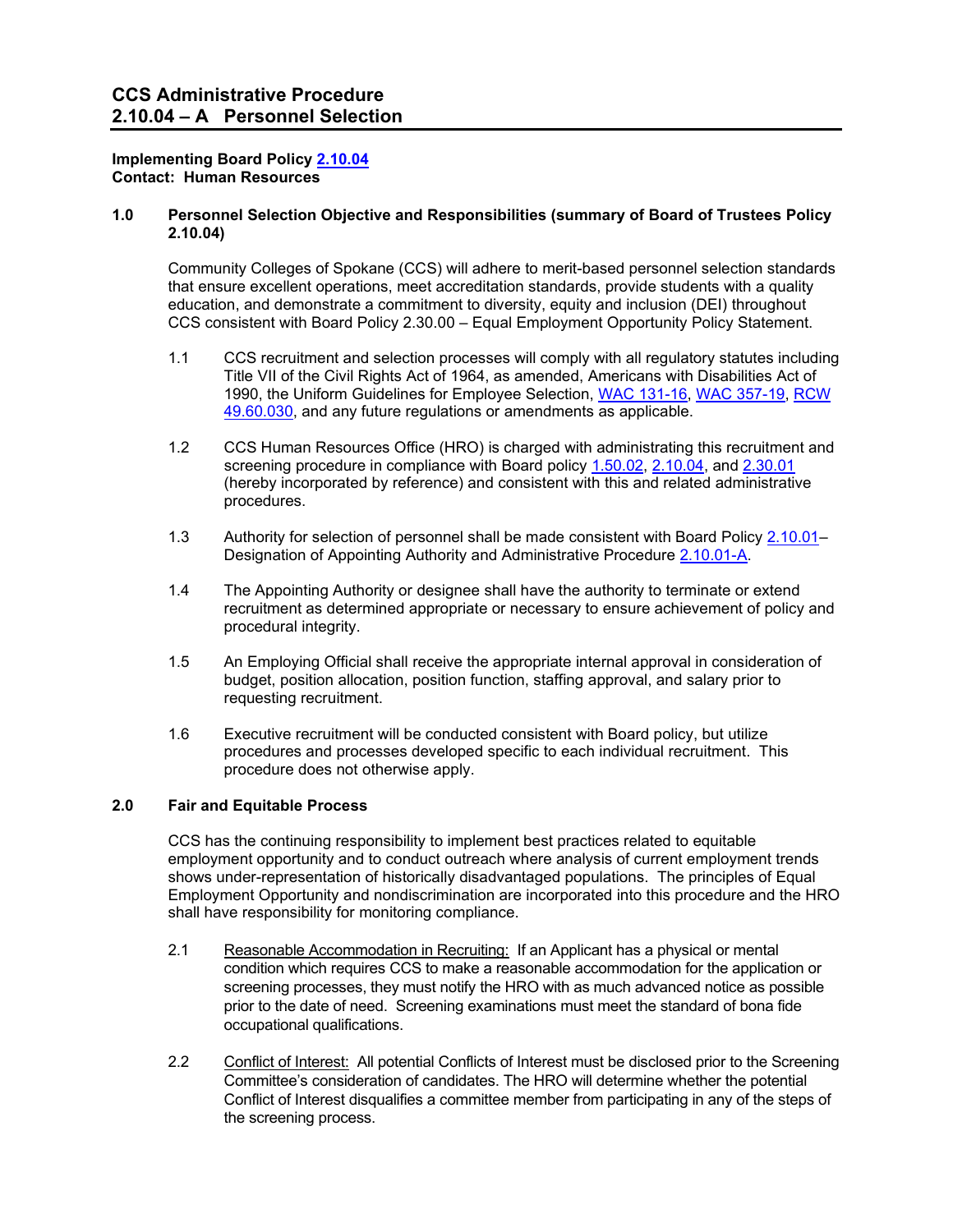- 2.3 Nepotism: CCS shall recruit the person deemed most likely to succeed for all positions and consideration shall be based solely on merit. Family Member relationships shall not be used as a basis for denying or bestowing rights, privileges, or benefit of regular job status.
	- 2.3.1 If a committee member finds that a Family Member is an Applicant in the recruitment, that committee member will notify the HRO and recuse themselves from serving on the committee.
	- 2.3.2 No employee shall supervise a Family Member. Additional restrictions may apply where potential problems of safety, morale, security or Conflicts of Interest exist.
- 2.4 Non-discrimination: CCS does not discriminate on the basis of a person's protected status or perceived membership in a protected status, including when acting or speaking on behalf of CCS. Consistent with state and federal law, discrimination, harassment, sexual misconduct and retaliation are in violation of and prohibited by CCS Board Policy 2.30.01 Equal Employment, Non-discrimination and Anti-harassment.
- 2.5 Diversity, Equity and Inclusion (DEI) Initiatives: CCS will continue to implement evidencebased best practices in DEI for recruitment, including the addition of equity statements in all job bulletins and an annual review of DEI outcomes.

### **3.0 Definitions**

The following definitions are specific to the terms of this procedure and do not modify or revise similar terms as used in related procedures or collective bargaining agreements.

- 3.1 Applicant: any person, external or internal to CCS, who applies for employment with CCS.
- 3.2 Appointing Authority: the lawful authority under WAC 357-01-025 and CCS policies and procedures, including Board Policy 2.10.01, Administrative Procedure 2.10.01-A and this procedure, to make appointments of eligible persons to CCS positions and the authority to demote, suspend, reduce in salary, or separate, including dismiss an employee under their jurisdiction.
- 3.3 Bona Fide Occupational Qualifications: position-related specifications that are considered necessary in order to perform the job.
- 3.4 Candidate: an Applicant who meets the minimum qualifications and is eligible to interview for the position in question.
- 3.5 Certified Eligibility List: the list of all Applicants for a recruitment who meet minimum qualifications and any eligible internal Candidates.
- 3.6 Conflict of Interest: an existing or prior personal or business relationship between an Employing Official, Screening Committee member or potential supervisor and a Candidate for employment that might affect consideration of that Candidate.
- 3.7 Contingent Offer of Employment: The Appointing Authority or Employing Official may extend an offer of employment to a Finalist that is contingent upon the successful completion of CCS-approved background checks, to include but not limited to criminal history and sexual misconduct disclosures.
- 3.8 Developmental Job Assignment: a planned training assignment for employee career development that includes responsibilities outside the employee's job class on a timelimited basis.
- 3.9 Employing Official: the employee designated by the Appointing Authority to terminate or extend recruitments and to review and forward Finalists for contingent offers of employment. The Employing Official should not also act as a Screening Chair for the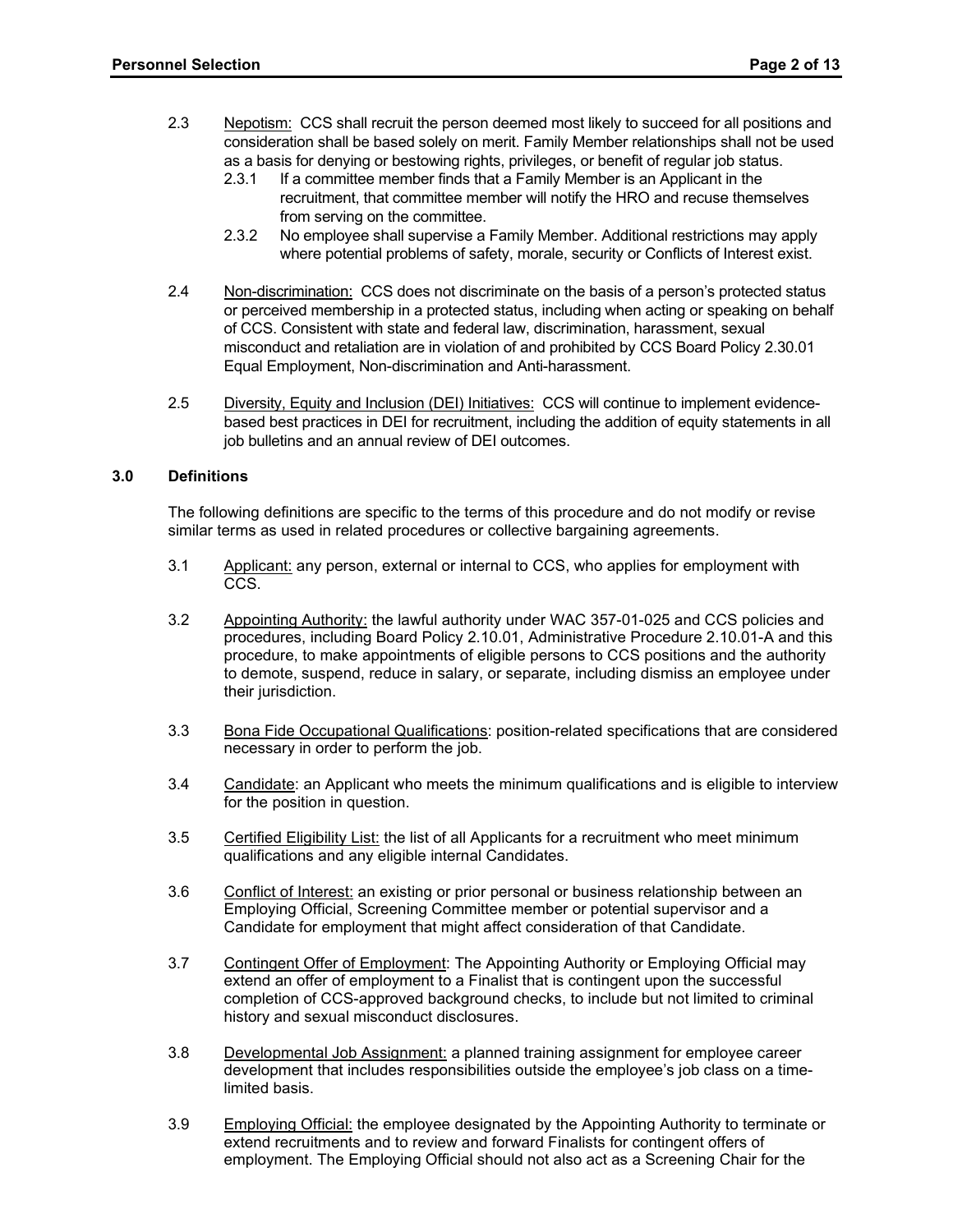same recruitment; should the employee wish to chair a Screening Committee, then the Employing Official duties transfer up the employee's supervisory chain.

- 3.10 Employment Category: the various categories of employment recognized by CCS, to include:
	- 3.10.1 Executive Position: all appointing authorities, vice president and officer positions of district administration.
	- 3.10.2 Administrator Position: a position listed under the category of "Administrator" on the Administrator/Exempt Salary Schedule.
	- 3.10.3 Exempt Position: a position listed under the category of "Professional" or "Confidential" on the Exempt Salary Schedule.
	- 3.10.4 Academic Position (also referred to as faculty): any teacher, counselor, or librarian who is not otherwise excluded by [RCW 28B.52.](http://apps.leg.wa.gov/RCW/default.aspx?cite=28B.52) Includes adjunct and annualized faculty for purposes of this procedure.
	- 3.10.5 Classified Position: a position subject to the provisions of [RCW 41.06.](http://apps.leg.wa.gov/RCW/default.aspx?cite=41.06)
	- 3.10.6 Part-time Position: an at-will position not otherwise defined by the other employment categories listed in this procedure.
- 3.11 Family Member: a relative of a CCS stakeholder, which includes a spouse, significant other, domestic partner, child, grandchild, parent, grandparent, sibling, corresponding step relatives, corresponding in-laws, and corresponding relatives of the stakeholder's spouse, significant other, domestic partner.
- 3.12 Finalist: any Candidate who represents, in the consensus opinion of the Screening Committee, the most likely to succeed in the position in question.
- 3.13 Initial Review: applications received on or by a specified date will be reviewed. Should the number of applications received be deemed insufficient to proceed with the screening process, the recruitment posting may be left open to continue receiving applications for additional time, at the discretion of the Appointing Authority and/or Employing Official.
- 3.14 Interim Appointment: where a current budgeted administrative vacancy exists or where an announced retirement/resignation will create an administrative vacancy, CCS supports interim and enhanced duty assignments in support of student success, operational efficiency and the professional development of current employees. For more information regarding interim appointments, please see CCS Administrative Procedure 2.10.04-B Selection Practices for Interim Administrative Appointments.
- 3.15 Job Analysis: a systematic review of a position to determine the characteristic duties and responsibilities, competencies, qualifications and working conditions. A job analysis will take into consideration the following:
	- 3.15.1 Behavioral Competencies: describe the knowledge, skills and abilities that facilitate the application of technical knowledge to job-related behavior.
	- 3.15.2 Technical Competencies: reflect the knowledge required to perform a specific role.
	- 3.15.3 Transferrable Skills: skills gained through education or experience which may not directly apply to the proposed job functions but may allow a successful incumbent to learn and perform those functions.
- 3.16 Position Description: a document approved by the HRO that outlines a position's characteristic duties and responsibilities; minimum and/or preferred qualifications; working conditions; and conditions of employment. Each position description will include an equity statement consistent with CCS values.
- 3.17 Position Request: a form containing information regarding a new or vacant position which a department submits for approval from the Appointing Authority and the Budget Office to launch a recruitment.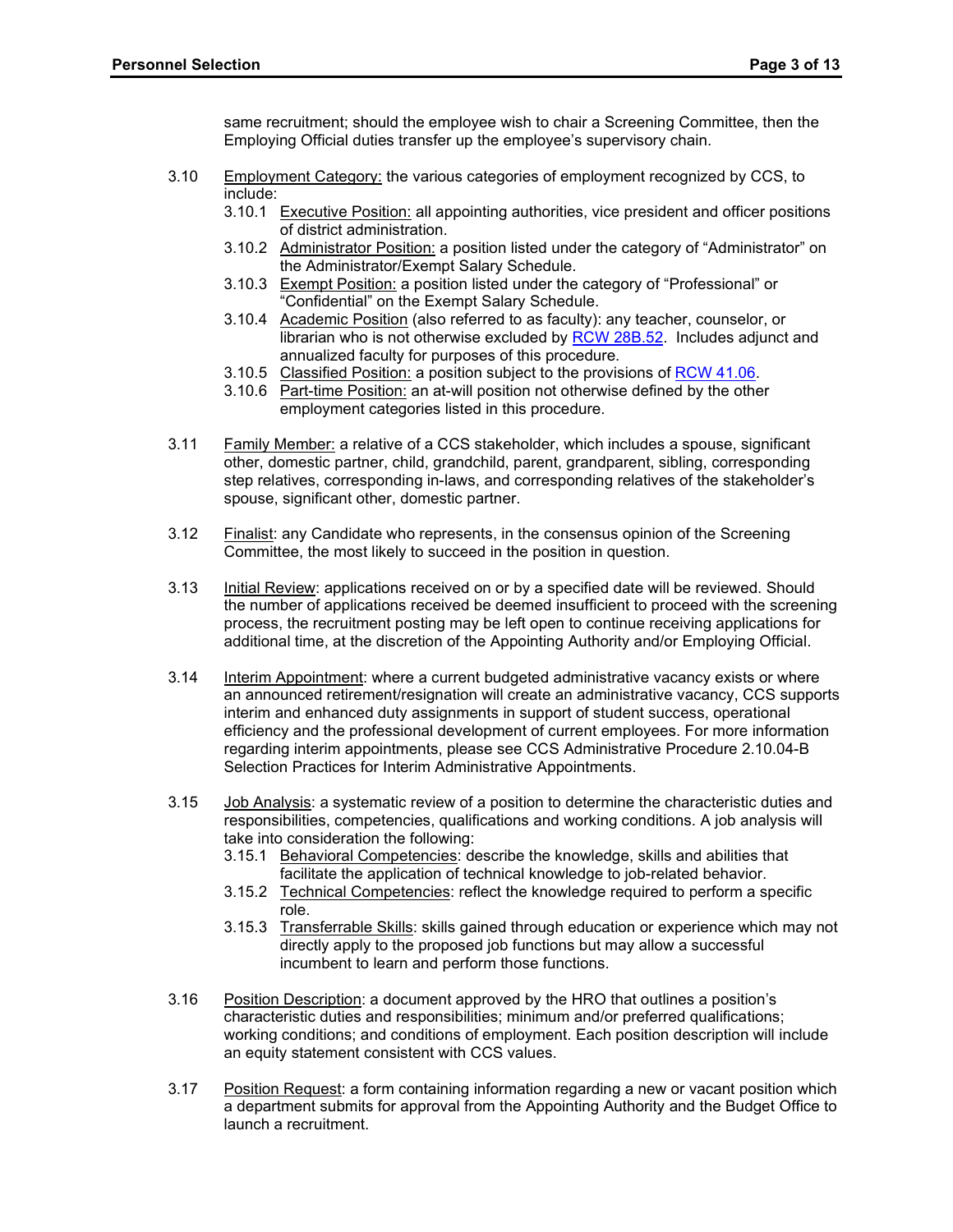- 3.18 Promotional Candidate: any permanent CCS employee who has applied for an internal position that is paid at a higher salary than their current position and meets the qualifications and other requirements of the position.
- 3.19 Promotional Unit: one of the following recognized CCS organizational units or institutions, inclusive of its budgetary assigned centers, programs and service units:
	- 3.19.1 District Administration
	- 3.19.2 Spokane Community College
	- 3.19.3 Spokane Falls Community College
- 3.20 Recruitment: the process of identifying a personnel need within CCS, obtaining the proper approvals for a position request, advertising the position to attract Applicants, screening Applicants to identify finalists, and forwarding Finalists to the Appointing Authority for selection and a Contingent Offer of Employment.
- 3.21 Recruitment Types: include the following
	- 3.21.1 Internal Exempt: exempt recruitment limited to all current employees of the identified Promotional Unit.
	- 3.21.2 Internal Classified: recruitment open to all current employees of CCS.
	- 3.21.3 Open Competitive: recruitment open to all qualified candidates internal and external to CCS.
- 3.22 Screening Committee: a group of CCS stakeholders tasked with utilizing a DEI-focused, equitable process for screening Applicants and recommending Finalist(s) to the Appointing Authority or designee.
- 3.23 Screening Chair: a CCS employee tasked with executing the screening process, maintaining compliance with CCS procedures and applicable laws. The Screening Chair will not hold dual roles as both Screening Chair and Employing Official for a given recruitment.
- 3.24 Screening Consultant: a technical expert in Community Colleges of Spokane's recruitment process, typically from the HRO. The Screening Consultant will consult/advise the Screening Committee and its chair about comprehensive, professional screening procedures, processes and protocols.
- 3.25 Subject Matter Expert: an individual considered by the Appointing Authority or designee to have an advanced knowledge or competency level in a particular subject.

# **4.0 Initiating Recruitment**

A recruitment is initiated for two reasons: filling a vacant existing position or the creation of a new position. When an opening has been identified for administrative, exempt, classified or full-time faculty position, the process for initiating recruitment is as follows:

- 4.1 Prepare a recruitment packet to be submitted to HRO as part of the position request. Recruitment packet resources are available on the HR website. For assistance, please contact HR. A completed recruitment packet includes the following HR-approved materials:
	- 4.1.1 Position description updated/created based on Job Analysis.<br>4.1.2 Screening tool based on criteria that can be reasonably asce
	- Screening tool based on criteria that can be reasonably ascertained in application materials.
	- 4.1.3 Interview questions consisting of a relevant mix of behavior based and technical competency questions including at least one question related to the DEI priorities established by the Board of Trustees.
	- 4.1.4 Reference check questions.<br>4.1.5 (Optional) Tabletop exercise
	- 4.1.5 (Optional) Tabletop exercise, in-basket exercise, teaching demonstration or alternative assessment tied to a bona fide occupational qualification.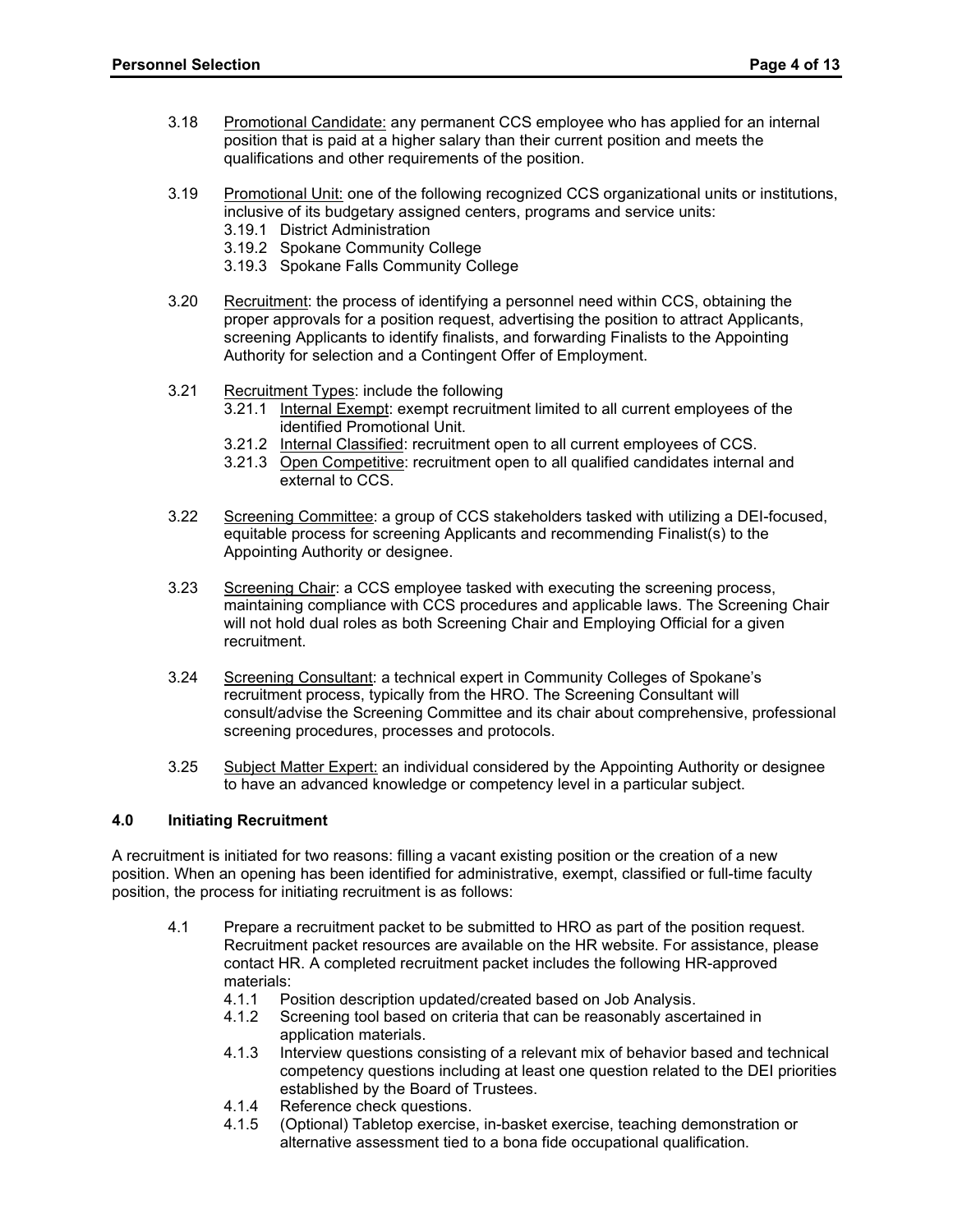- 4.2 Fully authorized position request
	- 4.2.1 Utilizing the HR-approved process, a position request must be submitted and approved by all relevant stakeholders.
	- 4.2.2 A completed recruitment packet is required in order to authorize a recruitment.
- 4.3 Outreach
	- 4.3.1 As a publicly funded institution, it is appropriate for CCS to provide all members of the public with equal opportunity to apply and be considered for employment. CCS also recognizes the value, to both the employee and to the organization, of investing in our employees' development and in providing opportunities for career growth within the organization.
	- 4.3.2 Outreach efforts designed to inform qualified members of historically disadvantaged populations of CCS vacancies shall be incorporated into each recruitment process.
	- 4.3.3 Vacancies not filled by internal eligibility lists will be advertised as appropriate to attract candidates who meet the minimum requirements.
	- 4.3.4 CCS will utilize at least one of the following recruitment types, as appropriate: 4.3.4.1 Open Competitive<br>4.3.4.1.1 Where
		- Where the Employing Official has determined it is appropriate to conduct an external recruitment, they may propose to the Appointing Authority a vacancy be recruited as Open Competitive, utilizing the following procedure:
		- 4.3.4.1.2 A competitive process will be utilized. Announcement of the recruitment will be conspicuously posted within the labor market considered most appropriate for the vacancy. Considerations of the appropriate labor market will include presence of historically disadvantaged populations, required qualifications, and diversity of experience, knowledge and skills.
		- 4.3.4.1.3 Executive, Administrative, and Tenure Track faculty vacancies shall be recruited nationally.
		- 4.3.4.1.4 Open competitive recruitments will be posted throughout the district for a minimum of ten (10) working days. Any Candidate may apply and be considered. Candidates must meet the competency requirements for the position to be considered.
		- 4.3.4.2 For internal exempt/promotional or internal competitive recruitments, please see the applicable subsection of section 7, "Position Types for Recruitment."
		- 4.3.4.3 Internal recruitments that fail to produce candidates that either the Screening Committee, Employing Official or Appointing Authority consider capable of executing the assigned duties will then be recruited as open competitive. This decision is binding and not subject to review. An internal Applicant may not have their internal application transferred to the subsequent external recruitment and must submit a new application.
		- 4.3.4.4 The Employing Official or Screening Chair may elect to conduct an initial review of applications received on a specific date, often the tenth (10th) day after the recruitment is posted. If the number of applications received by the initial review date is considered insufficient to proceed with the screening process, the Employing Official retains the right to request that the recruitment remain posted for an additional period of time. If the number of applications is considered sufficient to proceed with the screening process, the recruitment posting may be closed.
		- 4.3.4.5 Interim Appointments<br>4.3.4.5.1 For special
			- 4.3.4.5.1 For specifics related to interim appointments, please see CCS Administrative Procedure 2.10.04-B Selection Practices for Interim Administrative Appointments.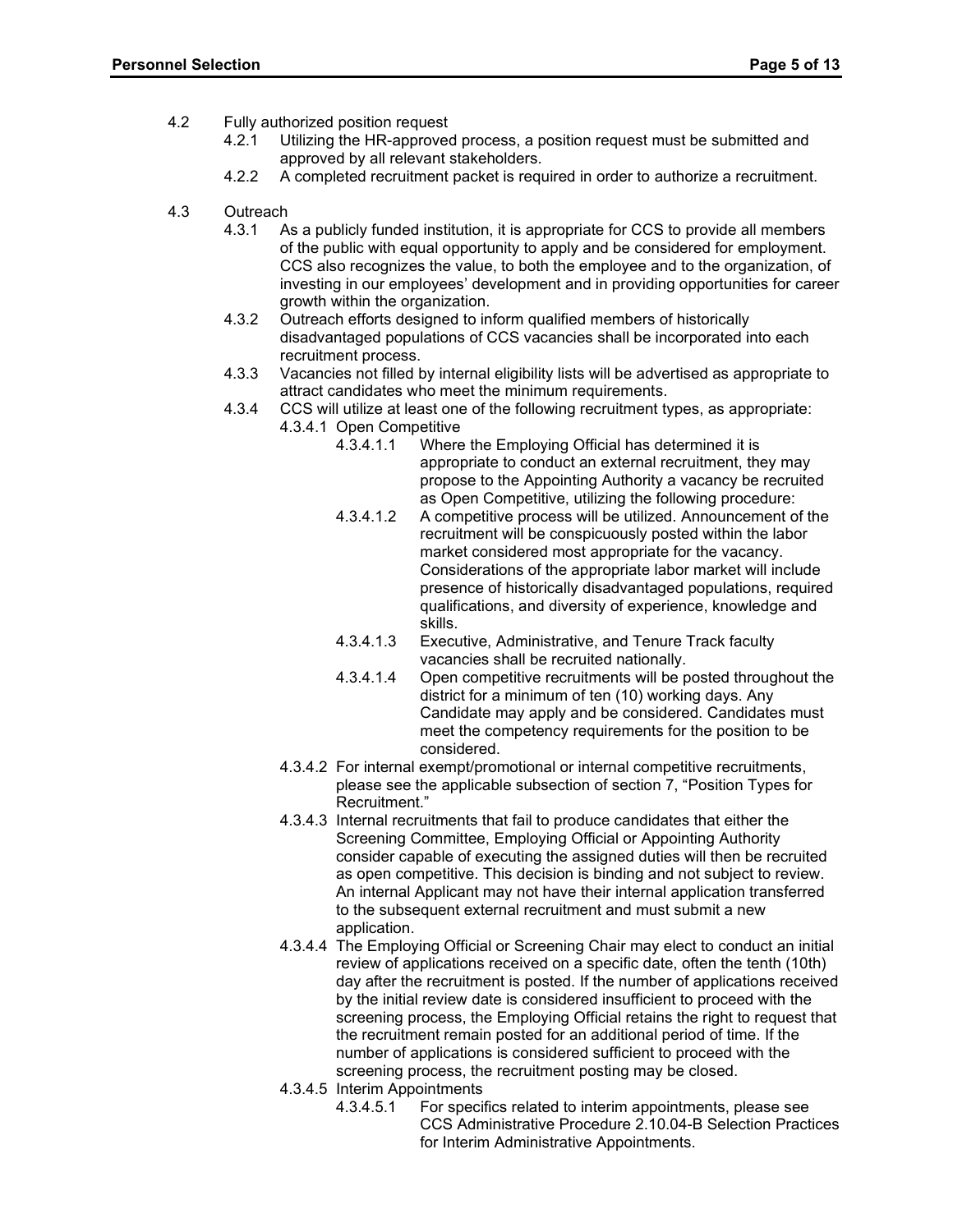### **5.0 Screening Committee Composition and Training**

CCS recruitments will utilize Screening Committees, to include a Screening Chair (who cannot be the Appointing Authority or Employing Official), no fewer than two additional voting members, and a Search Advocate unless indicated otherwise. Student membership is welcome on Screening Committees but is not required. All members of a Screening Committee will be trained according to the requirements outlined below.

- 5.1 Screening Committee training requirements
	- 5.1.1 Committee member (including Screening Chair):
		- 5.1.1.1 Screening Committee training is required once every two (2) years.
		- 5.1.1.2 Search Advocate Training (SAT) or other HR-approved implicit bias training is recommended.
	- 5.1.2 Screening Chair:
		- 5.1.2.1 Recruitment process training is required once every two (2) years.
		- 5.1.2.2 SAT or other HR-approved implicit bias training required for Screening Chair to be refreshed once every three (3) years. HR reserves the right to recommend additional SAT or HR-approved implicit bias training on an as needed basis.
	- 5.1.3 Search Advocate:
		- 5.1.3.1 SAT required once.
		- 5.1.3.2 SAT refresher required once every three (3) years.
		- 5.1.3.3 HR-approved implicit bias training recommended once every three (3) years.
- 5.2 For positions below director or dean level, if a Screening Chair has successfully completed all HR training requirements, SAT or other HR-approved implicit bias training, then HR may permit the Screening Chair to complete the screening process in partnership with a trained Search Advocate who is not in the Screening Chair's chain of supervision. Whenever possible, the Search Advocate should work in a different division from the Screening Chair.
- 5.3 A Screening Consultant may be assigned to any recruitment as deemed necessary by the HRO. This Screening Consultant is a non-voting, technical expert in CCS's recruitment process and is often a representative of the HRO. This position will act as a liaison with the HRO and the assigned Screening Chair to consult/advise on screening issues and will facilitate the screening process to ensure timelines are maintained. The Screening Consultant may also advise the Screening Committee about comprehensive professional screening procedures, processes and protocols. The Screening Consultant may attend all Screening Committee meetings, final interviews (as necessary) and gather all materials at the conclusion of the recruitment process.
- 5.4 All potential Conflicts of Interest must be disclosed prior to the Screening Committee's consideration of Candidates. The HRO or an assigned Screening Consultant will determine whether the potential Conflict of Interest disqualifies a Screening Committee member from participating in any of the steps of the screening process.
- 5.5 Screening Committee members are responsible for protecting the confidentiality of all information made available or produced during the screening process. In accepting committee membership, each member assumes the responsibility to guard Candidate name and status, the outcome of committee evaluations, and the content of committee deliberations. Violations will be cause for removal from the Screening Committee and potential termination of the screening process for that position and may negate the employee's ability to serve on future Screening Committees.

#### **6.0 Screening Process**

A representative Screening Committee, formed consistent with this procedure, shall conduct a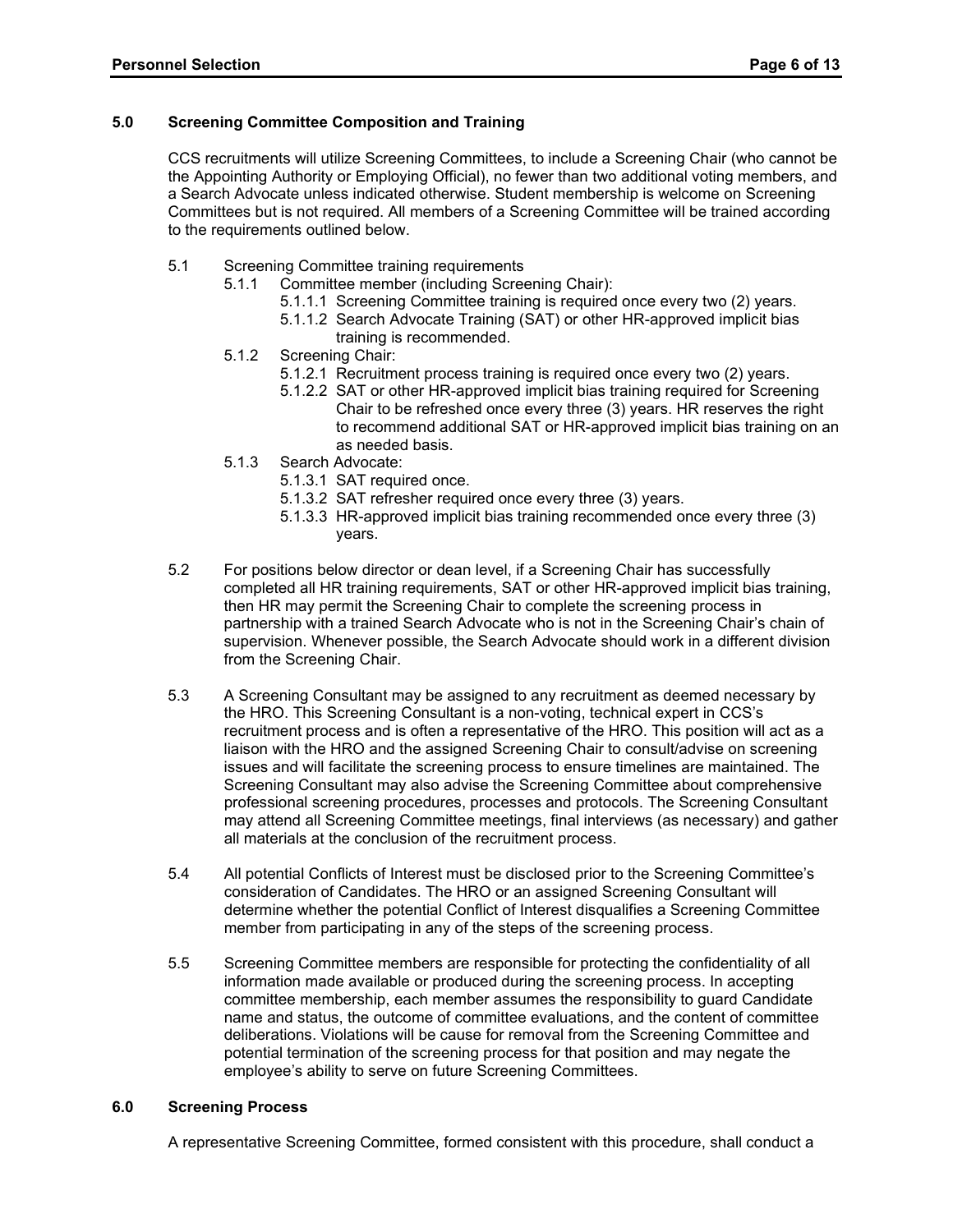screening of all Applicants who meet the minimum qualifications and interview those candidates considered most likely to be successful in the position. Reference checks will be completed. The Screening Committee will recommend Finalists to the Employing Official whom it believes can execute the assigned duties. Appointment will be made only upon approval of the Appointing Authority.

- 6.1 CCS values in all employment categories the following traits and characteristics, which shall be considered in all selection processes:
	- 6.1.1 Always promotes the welfare and best interests of students.
	- 6.1.2 Understands and accepts the role community colleges play in higher education and the communities we serve.
	- 6.1.3 Able to perform duties in a manner consistent with standards of professional decorum, applicable laws, regulations and goals of the institution and community and technical college system.
	- 6.1.4 Understands and values the contributions that a diverse workforce makes to the success of the organization and the students we serve.
- 6.2 Application Screening
	- 6.2.1 Per WAC 131-16-080, applications will be screened against the position's minimum qualifications to ensure only those candidates meeting the minimum qualifications are considered for further screening. CCS retains the right to assign additional required qualifications to its positions as needed. Please refer to the appropriate subsection of section 7, "Position Types for Recruitment," for qualification standards pertaining to specific employment types.
	- 6.2.2 The HRO is responsible for informing those Applicants who do not possess the minimum qualifications established for the position they applied for that they are no longer under consideration.
- 6.3 Candidate Review
	- 6.3.1 Using approved screening criteria, the Screening Committee will review applications to identify Candidates to interview.
	- 6.3.2 The Screening Committee Chair is responsible for providing the HRO with a list of Candidates who were not selected for interviews.
		- 6.3.2.1 The HRO is responsible for notifying the listed Candidates that they are no longer under consideration.
	- 6.3.3 After completing all interviews, the Screening Committee will determine the Finalists based upon objective assessment of agreed upon criteria, including but not limited to interview responses, in-basket exercises, application materials, transferrable competencies, and strengths and weaknesses relative to the position.

6.3.3.1 The Screening Committee Chair is responsible for notifying the Candidates who were interviewed but not identified as Finalists.

- 6.3.4 The Screening Committee will then perform reference checks for the Finalists.
- 6.4 Finalist Selection and Contingent Employment Offer
	- 6.4.1 The Appointing Authority shall determine the number of Finalists required to be forwarded for consideration, which is subject to review at regular intervals.
	- 6.4.2 If the Finalists' professional references support a decision to hire, the Screening Committee will submit in writing the list of Finalists and their position-related rationale for selecting those Finalists to the Appointing Authority or Employing Official. The Screening Committee may be asked to provide additional information.
	- 6.4.3 The Appointing Authority shall be ultimately responsible for ensuring that the Finalists possess the requisite qualifications.
	- 6.4.4 The Appointing Authority, in partnership with the Employing Official, may extend a Contingent Offer of Employment.
		- 6.4.4.1 Only the Appointing Authority can make a binding offer of employment to a Finalist. No other types of offers will be recognized as binding.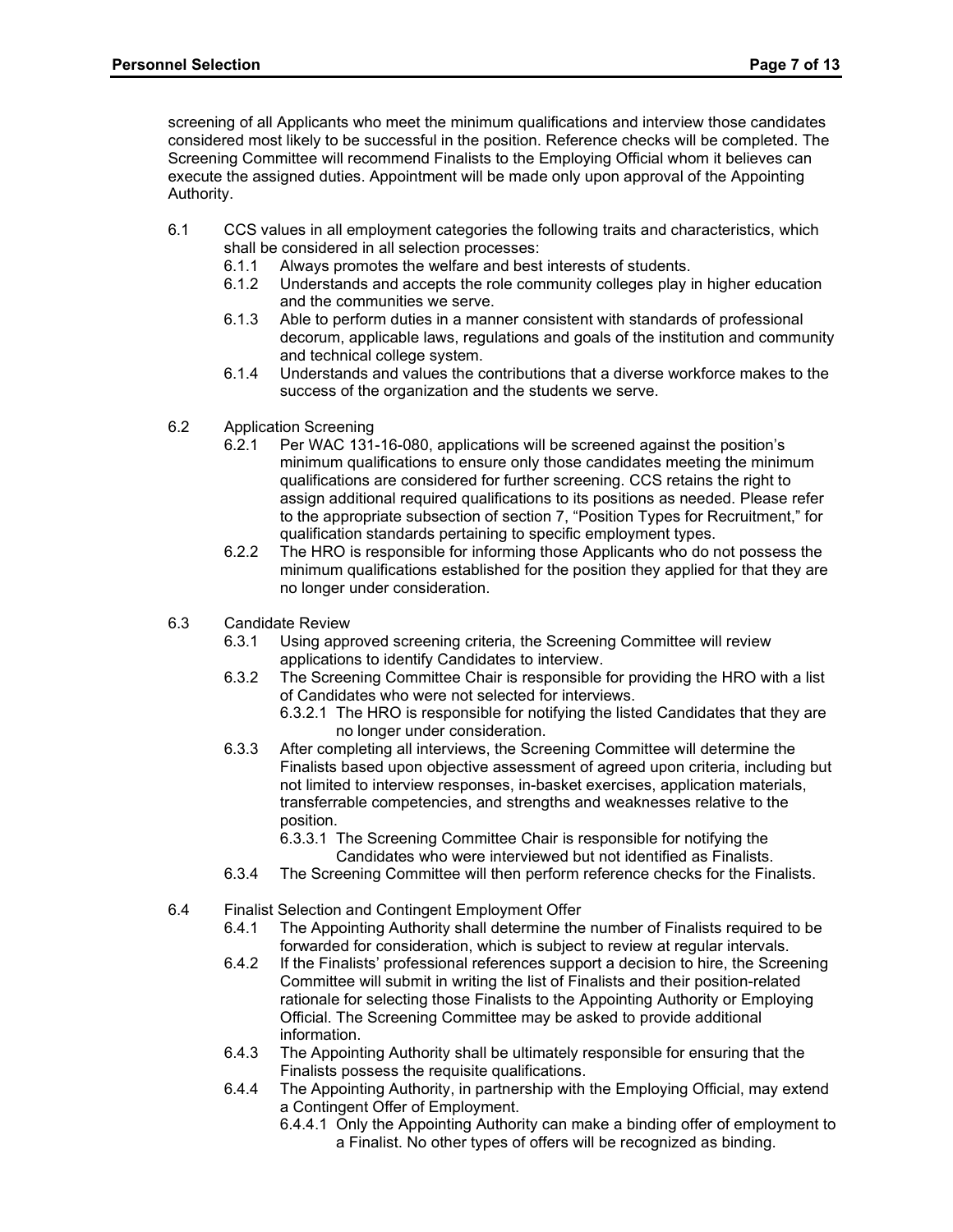- 6.4.4.2 The Appointing Authority retains the right to declare that a search has failed. If appropriate, the recruitment may be reposted to attract new Applicants.
- 6.4.5 The Employing Official will notify the HRO of any accepted offer of employment or failed search.
- 6.4.6 The Employing Official will inform the Screening Committee of accepted offer(s) of employment or other proposed action(s), as appropriate.
- 6.4.7 The Screening Chair is responsible for notifying the Finalists who were not extended an offer of employment that they are no longer under consideration.

## **7.0 Position Types for Recruitment**

7.1 Academic positions

Please refer to the Master Contract between the Community Colleges of Spokane Board of Trustees and the CCS Association of Higher Education.

- 7.2 Administrator/Exempt positions
	- 7.2.1 Administrator/Exempt position Screening Committees will be composed of representatives from faculty, classified, and/or exempt/administrator staff with specific representation appropriate to the position vacancy. The Appointing Authority shall make Screening Committee appointments and will also assign an additional member as Screening Chair. Attempts will be made to ensure gender and racial diversity of the Screening Committee. The Employing Official cannot serve on the Screening Committee.
		- 7.2.1.1 A Screening Consultant will be assigned to all administrator recruitments.
	- 7.2.2 General Standards of Qualifications
		- 7.2.2.1 Exempt scholarship and technical skills shall mean having a combination of education from an accredited institution and technical skills determined significantly predictive of future success performing the assigned duties.
		- 7.2.2.2 Administrator scholarship and technical skills shall mean, for a nonacademic administrator, having the equivalent of an earned master's degree from an accredited institution with emphasis in the area of assigned duties or a related field.<br>7.2.2.2.1 Per WAC 131-16 the
			- 7.2.2.2.1 Per WAC 131-16 the chief **professional/technical administrator** shall have a master's degree from an accredited institution in a professional/technical instructional area, or equivalent administrator expertise as demonstrated by successful performance of broad administrator responsibilities.
			- 7.2.2.2.2 Per WAC 131-16, administrators overseeing professional/technical programs must demonstrate a commitment to and understanding of professional/technical education.
	- 7.2.3 Promotional (unit) Recruitment
		- 7.2.3.1 For an exempt recruitment, where the Employing Official has determined in their opinion sufficient internal Candidates exist who possess the required qualifications of the position, they may propose to the Appointing Authority the vacancy initially be recruited as promotional or internal only.
		- 7.2.3.2 The Appointing Authority must verify current employment shows an absence of underutilization within the district and within that specific job category. With verification, the Appointing Authority may authorize the vacancy be initially recruited promotional utilizing the following procedure:<br>7.2.3.2.1
			- A competitive process will be utilized. Announcement of the promotional recruitment will be conspicuously posted within the promotional unit for a minimum of ten (10) calendar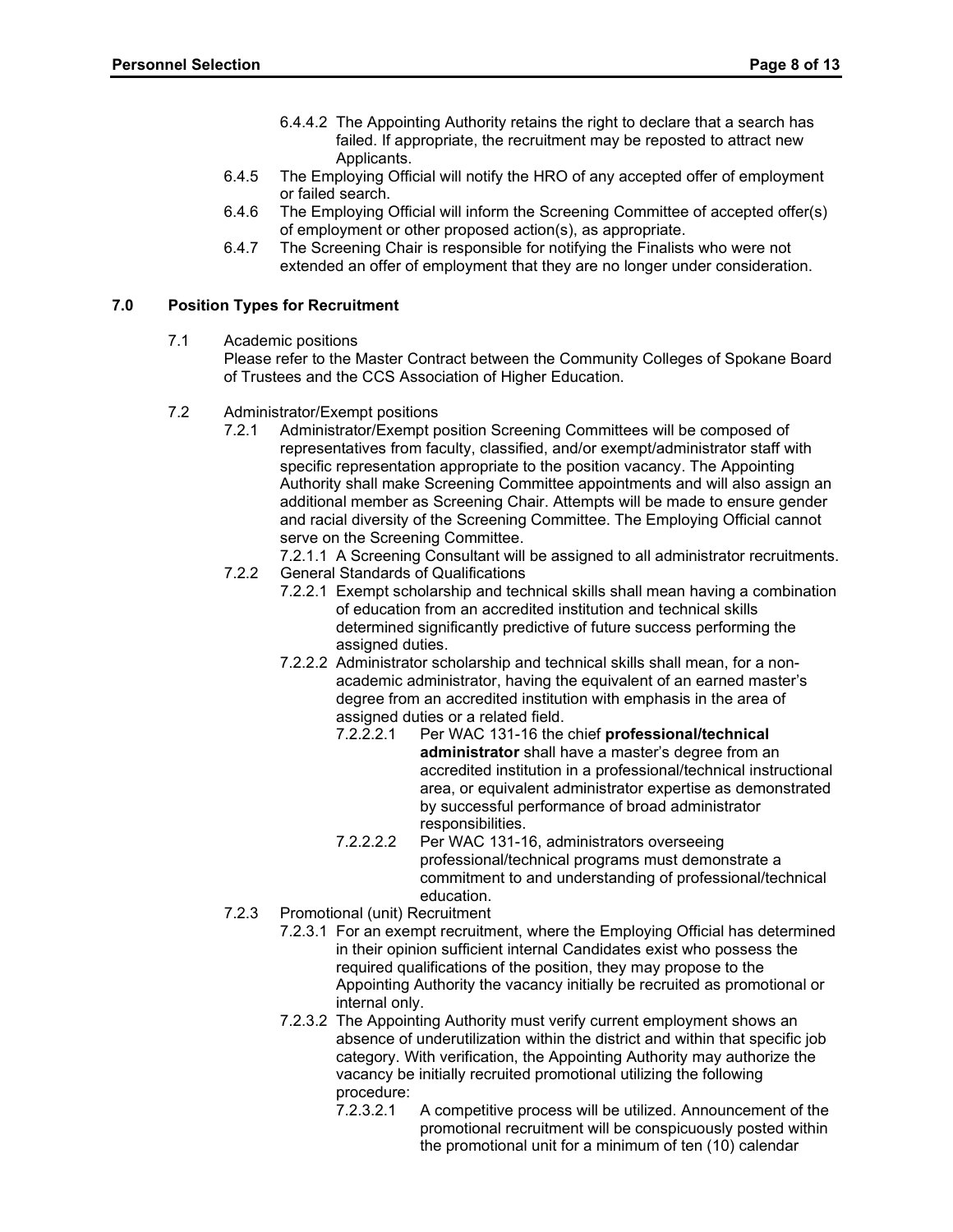days. Any current employee of that promotional unit may apply and be considered. To be considered, Candidates must meet the minimum requirements for the position.

- 7.2.3.3 A representative Screening Committee, formed consistent with this procedure, shall conduct a screening of all Applicants who meet the minimum qualifications and interview those Candidates considered most qualified. Reference checks will be completed. The Screening Committee will recommend Candidates to the Employing Official whom it believes can execute the assigned duties. Appointment will be made only upon approval of the Appointing Authority.
- 7.2.4 Internal Competitive (district-wide) Recruitment
	- 7.2.4.1 Where the Employing Official has determined that sufficient Candidates exist within the district that possess the required qualifications of the position, they may propose to the Appointing Authority a vacancy be recruited as internal competitive.
	- 7.2.4.2 The Appointing Authority must verify current employment shows an absence of underutilization within the district and within that specific job category. With verification, the Appointing Authority may authorize the vacancy be initially recruited internally utilizing the following procedure:<br>7.2.4.2.1 A competitive process will be utilized. Announcement of the
		- A competitive process will be utilized. Announcement of the internal recruitment will be conspicuously posted throughout the district for a minimum of ten (10) calendar days. Any current CCS employee may apply.
		- 7.2.4.2.2 A representative Screening Committee, formed consistent with this procedure, shall conduct a screening of Applicants who meet the minimum qualifications and interview those Candidates considered most qualified. Reference checks will be completed. The Screening Committee will recommend Finalists to the Employing Official whom it believes can execute the assigned duties. Appointment will be made only upon approval of the Appointing Authority.
- 7.3 Classified positions
	- 7.3.1 Prior to recruitment, the Employing Official will consider employees on the appropriate layoff list by seniority who possesses the required skills and abilities on the position description and who has indicated the appropriate geographic availability. If the employee demonstrates they are minimally qualified, they will be appointed to the position and serve a Transition Review period.
		- 7.3.1.1 Internal Layoff Lists: Employees may be placed on the internal layoff list consistent with this procedure, unless modified by the terms of the applicable collective bargaining agreement.
			- 7.3.1.1.1 Classified employees are eligible for placement on the CCS internal layoff list as a result of the following occurrences:
				- 7.3.1.1.1.1 The employee was laid off or notified by CCS that they are scheduled to be laid off.
				- 7.3.1.1.1.2 The employee accepted a voluntary demotion in lieu of layoff.
				- 7.3.1.1.1.3 The employee accepted less than comparable positions in lieu of layoff.
				- 7.3.1.1.1.4 The employee did not successfully complete a trial service or transition review period.
				- 7.3.1.1.1.5 The employee remains in a position reallocated to a lower salary range.
			- 7.3.1.1.2 To be placed on the internal layoff list the employee must notify the HRO in writing within two-years of the qualifying event. The employee must also note any geographic limitations. The request will be reviewed, and the employee notified of status. If the request is approved, the employee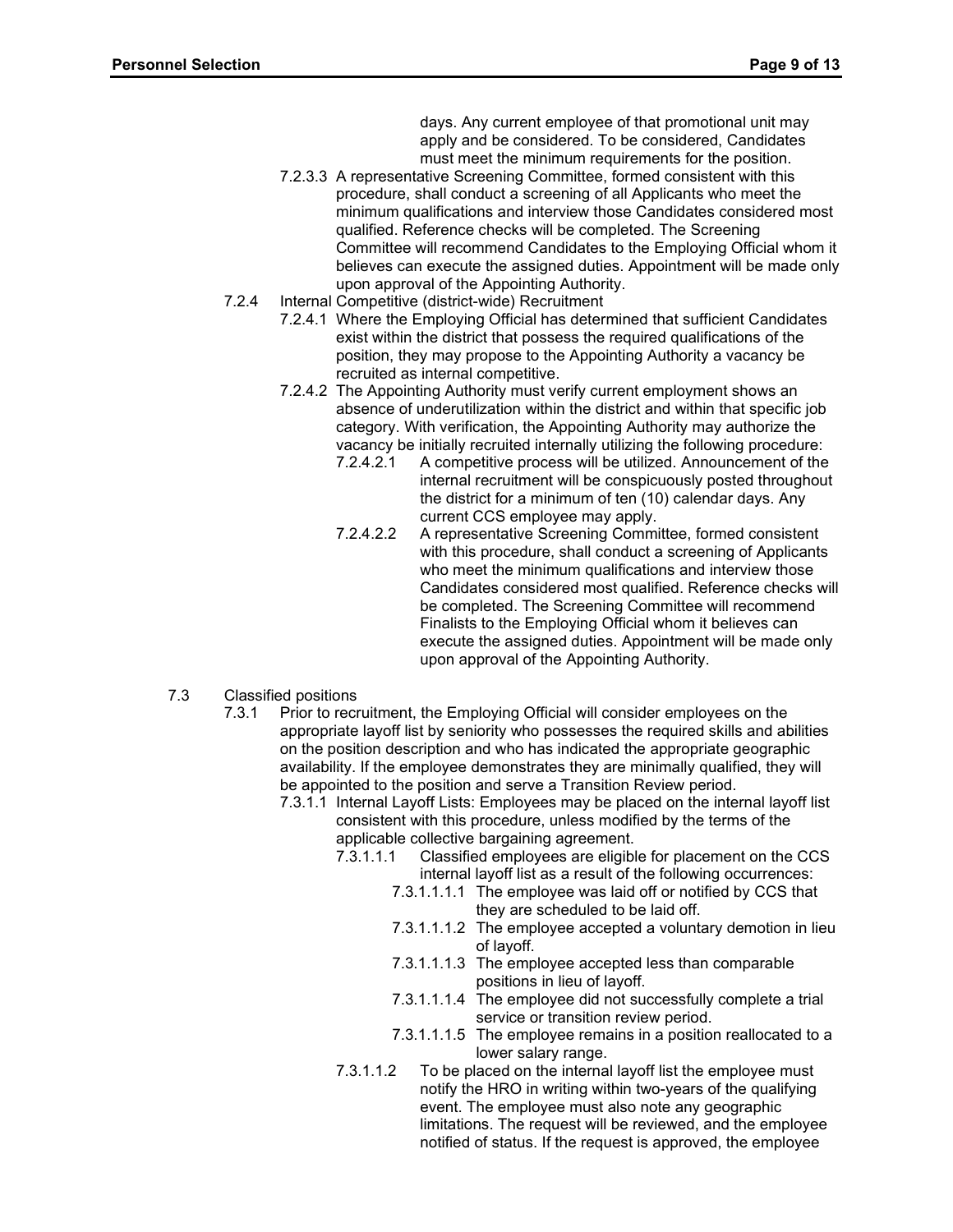shall remain on the layoff list for a period of up to two years following the qualifying event.

- 7.3.2 If there are no names on the internal layoff list, internal promotional Candidates, employees who are requesting a transfer or voluntary demotion Candidates will be considered prior to considering other Candidates. An interview will be offered to at least two (2) transfer or voluntary demotion Candidates with the skills and abilities required for the position.
	- 7.3.2.1 Internal Promotional/Transfer/Voluntary Demotion Lists: Employees may request to be placed on the transfer/voluntary demotion list consistent with this procedure, unless modified by the terms of the applicable collective bargaining agreement.<br>7.3.2.1.1 An internal promotion
		- An internal promotional Candidate is an employee who applies for appointment with their college/district to a class with a higher salary range maximum.
		- 7.3.2.1.2 A transfer Candidate is an employee who applies for appointment with their college/district to a position in the same class, same class on a different shift or to a different class with the same salary range maximum.
		- 7.3.2.1.3 A voluntary demotion Candidate is an employee who applies for appointment with their college/district to a class with a lower salary range maximum.
		- 7.3.2.1.4 Classified employees shall submit request in writing to the HRO and shall identify the position(s) for which consideration is requested.
		- 7.3.2.1.5 Approved requests will be placed on the appropriate transfer/demotion list for twelve (12) months from date of application and may otherwise be removed for any reason determined appropriate by the HRO.
		- 7.3.2.1.6 Candidates on the internal promotional/transfer/demotion list who possess the required skills and abilities, as identified on the position description, and who have indicated the appropriate geographic availability will be forwarded to the Employing Official for consideration.
	- 7.3.2.2 Interested internal promotion, transfer, and/or voluntary demotion Candidates may also apply for a vacancy by following the application process on the posted announcement. Consideration will be limited to employees who have the skills and abilities required for a position
- 7.3.3 Classified Screening Committees will be comprised of a Screening Chair and other subject matter experts, with specific representation appropriate to the position vacancy. The Employing Official shall make Screening Committee appointments but may not serve as Screening Chair. Attempts will be made to ensure gender and racial diversity of the Screening Committee.

# 7.3.4 **Developmental Job Assignments**

- 7.3.4.1 An Appointing Authority may create a planned developmental job assignment for a classified employee to serve in an administrator position when the following criteria are met:
	- 7.3.4.1.1 The Appointing Authority and the classified employee agree in writing to the administrator position assignment
	- 7.3.4.1.2 The written agreement includes a time-limit not to exceed twelve (12) months; and
	- 7.3.4.1.3 The assignment does not include reallocation or compensation obligations.
- 7.3.4.2 At the end of the development job assignment, the employee will return to their former classified position.
- 7.3.4.3 Impact on seniority is subject to the provisions of the applicable collective bargaining agreement.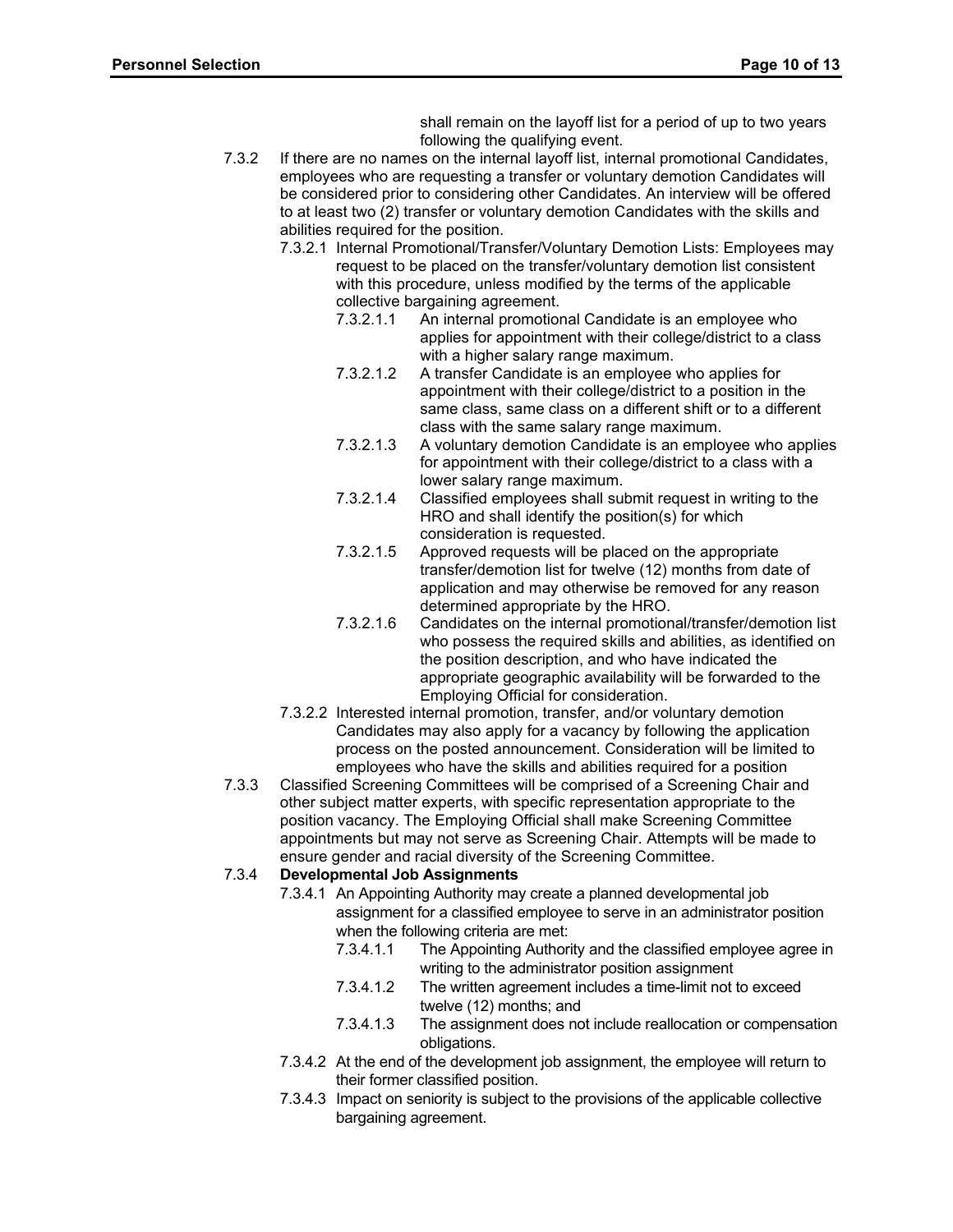- 7.3.4.4 The employee must acknowledge that the provisions of a collective bargaining agreement will not apply to them if the employee is not in a bargaining unit position at the time of any misconduct resulting in discipline.
- 7.3.4.5 The Appointing Authority may not fill a vacant position with a developmental job assignment.
- 7.4 Head Start/Early Head Start/Early Childhood Education Assistance Program positions
	- 7.4.1 Due to the unique characteristics of Head Start (HS)/Early Head Start (EHS)/Early Childhood Education Assistance Program (ECEAP) regarding funding sources, federal or state requirements surrounding training and compliance, and staffing needs, HS/EHS/ECEAP may select personnel as follows:
		- 7.4.1.1 The HS/EHS/ECEAP District Director or designee will select a Screening Chair for each recruitment, who may execute the recruitment in
			- partnership with a Search Advocate in lieu of a full Screening Committee.<br>7.4.1.1.1 The District Director will determine the number of Finalists to The District Director will determine the number of Finalists to be forwarded for consideration for each recruitment.
			- 7.4.1.1.2 Prior to designating a Screening Chair, the District Director will ensure that the potential designee has:
				- 7.4.1.1.2.1 Successfully completed CCS recruitment process training;
				- 7.4.1.1.2.2 Successfully completed SAT or other HR-approved implicit bias training;
				- 7.4.1.1.2.3 Successfully completed internal HS Division employee recruitment training;
				- 7.4.1.1.2.4 Signed an agreement form stipulating that they will always exercise their best judgment, keep all screening activities confidential and share information only on a need-to-know basis, and disclose any potential Conflicts of Interest.
		- 7.4.1.2 All HS screening materials will be approved once per year by the HRO, or at an alternate interval at the discretion of the HRO.
			- 7.4.1.2.1 Any alterations to screening materials will be submitted to the HRO for review and approval prior to implementation.
		- 7.4.1.3 The Screening Chair, in partnership with either a Screening Committee or a Search Advocate, will screen applications using an approved Candidate screening tool. The screening tool will evaluate objective criteria based on the position's minimum qualifications, in alignment with federal or state requirements as applicable.
		- 7.4.1.4 The Screening Chair, in partnership with either a Screening Committee or a Search Advocate, will select Candidates for interviews.
			- 7.4.1.4.1 The Screening Chair will provide the HRO with a list of the Applicants who will not be interviewed. The HRO is responsible for notifying these Applicants that they are no longer under consideration.
		- 7.4.1.5 The Screening Chair, in partnership with either a Screening Committee or a Search Advocate, will interview Candidates using approved screening tools, including but not limited to interview questions and inbasket exercises.
		- 7.4.1.6 Upon completion of the interview process, the Screening Chair will identify Finalists, based on a holistic review of the information gathered from the screening process.
			- 7.4.1.6.1 The Screening Chair is responsible for informing the Candidates who are not moving forward as Finalists that they are no longer under consideration.
		- 7.4.1.7 The Screening Chair will perform at least three (3) professional reference checks for each Finalist to fill in any information gaps prior to forwarding the Finalists for consideration.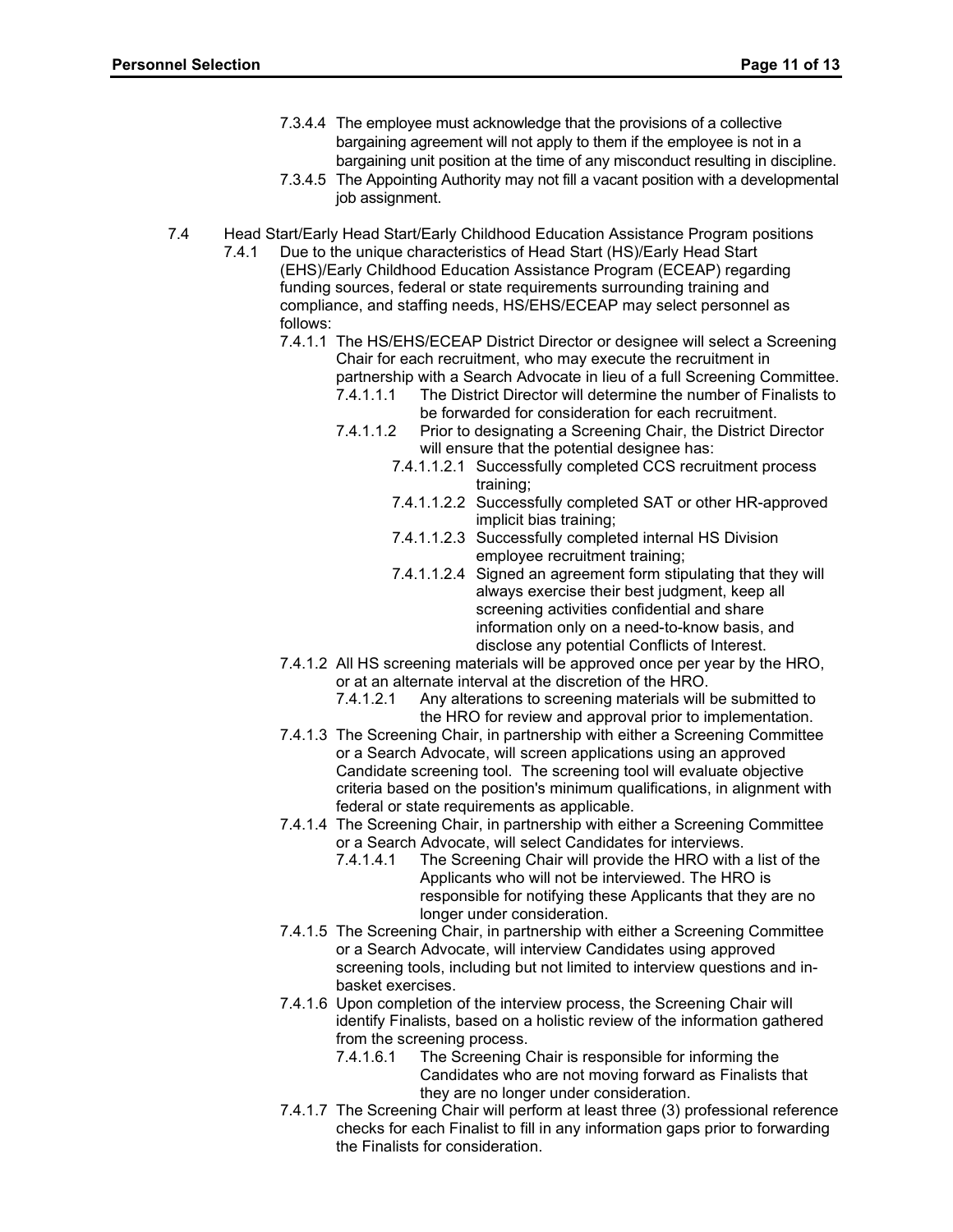- 7.4.1.7.1 The Screening Chair will forward the list of Finalists to the District Director or designee, along with position-related rationale for selecting those Finalists.
- 7.4.1.7.2 The District Director or designee retains the right to request more information from the Screening Chair.
- 7.4.1.8 After reviewing the list of Finalists and position-related rationale for their selection with the Screening Chair, the District Director or designee will make a Contingent Offer of Employment to the top Finalist.
	- 7.4.1.8.1 For administrator positions, the District Director will forward the list of finalists to their executive. The executive will decide and authorize the District Director or their designee to make a contingent offer of employment.
- 7.4.1.9 If the top Finalist declines the offer, the District Director may choose to make a Contingent Offer of Employment to another Finalist or may decide to fail the search.
	- 7.4.1.9.1 The District Director will inform the Screening Chair of the accepted Contingent Offer of Employment or the failed search.
	- 7.4.1.9.2 The Screening Chair will inform any remaining Finalists that they are no longer under consideration for the position.
- 7.5 Should there be multiple openings in one area, the HRO has the authority to propose a streamlined screening process that meets the needs of the service unit, provided the Appointing Authority preapproves any deviation from the above processes and procedure.

# **8.0 Licensure/Certification Standards**

- 8.1 Employees assigned duties that require special licensure and/or certification must meet all minimum licensure/certification requirements and maintain such licensure/certification as a condition of employment pursuant to the requirements of the appropriate licensing/accrediting body, State Board of Community and Technical College regulations or collective bargaining agreement.
- 8.2 Employees assigned duties that require special licensure or certification but who do not have current licenses or certificates will be placed on temporary unpaid leave, not to exceed one (1) year, until they provide documentation the required licenses or certificates are current.

# **9.0 Appeals**

Appeals may be made by Applicants regarding any part of the recruitment or screening processes. Appeals concerning the contents or conduct of the screening process must be made within twenty (20) working days after the date the results were mailed. The Appointing Authority or designee shall review the circumstances and concerns. Appeals shall not impede the normal appointment process. Appointments made will not be reversed in the absence of any wrongful conduct/action on the part of the appointee or a finding the appointee fails to meet the minimum qualifications.

# **10.0 Related Information Section**

- 10.1 Board Policy 2.30.00 Equal Employment Opportunity Policy Statement
- 10.2 [WAC 131-16](http://apps.leg.wa.gov/WAC/default.aspx?cite=131-16)
- 10.3 WAC 131-16-080
- 10.4 [WAC 357-19](http://apps.leg.wa.gov/WAC/default.aspx?cite=357-19)<br>10.5 RCW 49.60.0
- [RCW 49.60.030](http://apps.leg.wa.gov/RCW/default.aspx?cite=49.60.030)
- 10.6 Board policy [1.50.02,](http://ccs.spokane.edu/getdoc/2f6bf907-33ff-4818-9a10-430ae5d6ba8f/1-50-02.aspx)
- 10.7 2.10.04,<br>10.8 2.30.01
- [2.30.01](http://www.ccs.spokane.edu/getdoc/31f55ef7-5cb8-4aad-a9bf-48761640ec0c/2-30-01.aspx)